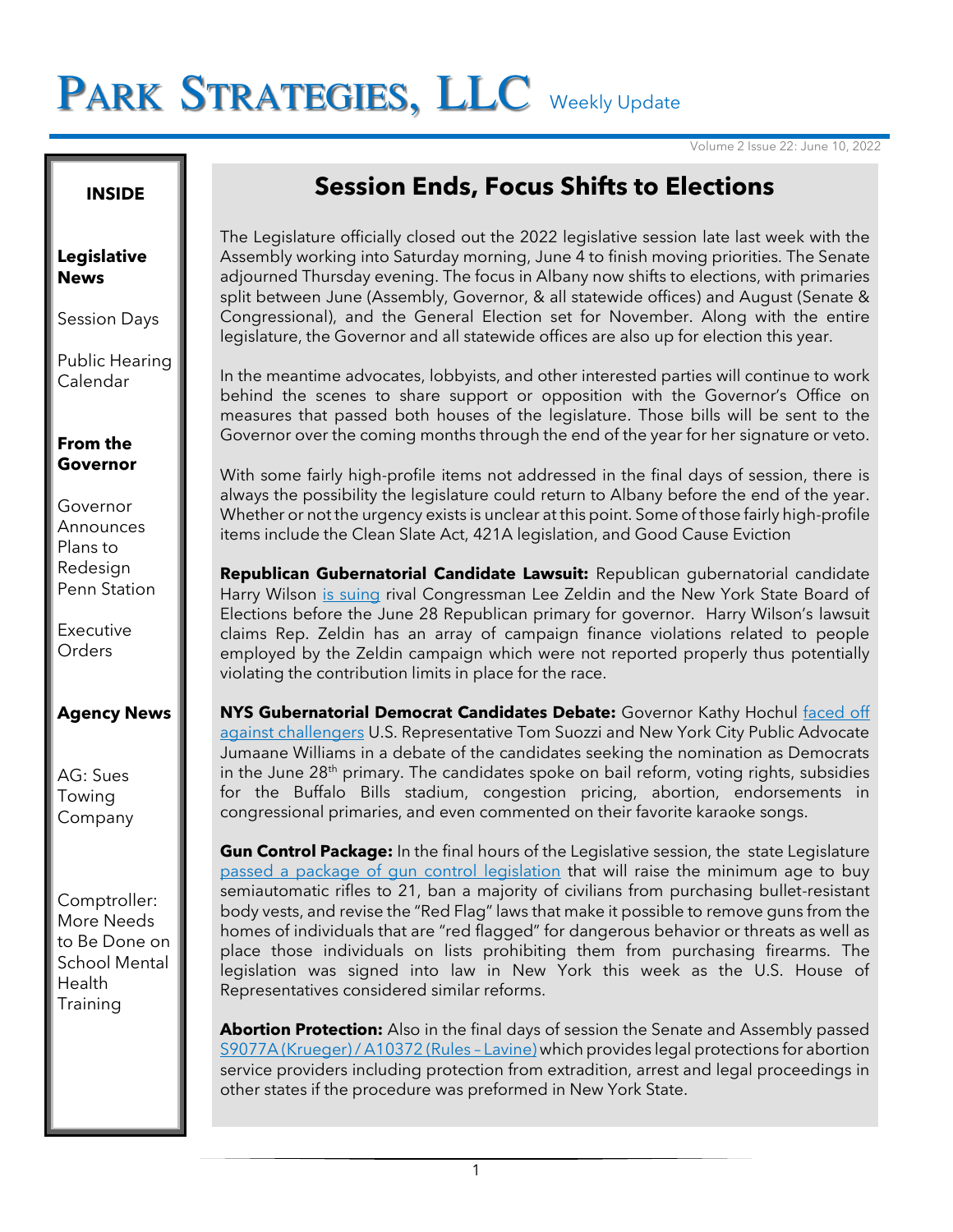

**PSLLC Notes:** *Weekly update Publication Schedule -* Because there is limited legislative activity during the summer months, the *PSLLC Weekly Update* will be taking a hiatus through August. However, as news and activity warrant, we will publish *bulletins* to update our clients and colleagues (e.g., important bill signings, election news, etc.). Beginning in September the *Update* will publish monthly and then in January 2023, the *Weekly Update* will return.

# **Legislative News**

### **Legislative Activity**

The Legislature is not scheduled to return to session this year, however, session is adjourned at the call of the Majority Leader and the Speaker leaving the door open for a return to session should the respective leaders deem it necessary.

### **Public Hearings**

There are no upcoming public hearings scheduled at this time. The complete public hearing calendar can always be accessed [here.](https://www.nyassembly.gov/leg/?sh=hear)

# **From the Governor**

#### **Governor Hochul Announces Plans to Modernize Penn Station**

The MTA in partnership with Amtrak and NJ TRANSIT [announced](https://www.governor.ny.gov/news/governor-hochul-and-governor-murphy-announce-major-step-toward-modernization-penn-station) plans to seek firms to design the reconstruction of Penn Station. The firms will be tasked with designing the transformation of Penn Station. Preliminary plans for the new station feature a "massive single-level concourse with high ceilings and natural light, greater connectivity between the platforms, larger entrances, and intuitive travel paths."

### **Executive Orders:**

There were no new statewide Executive Orders were issued this week.